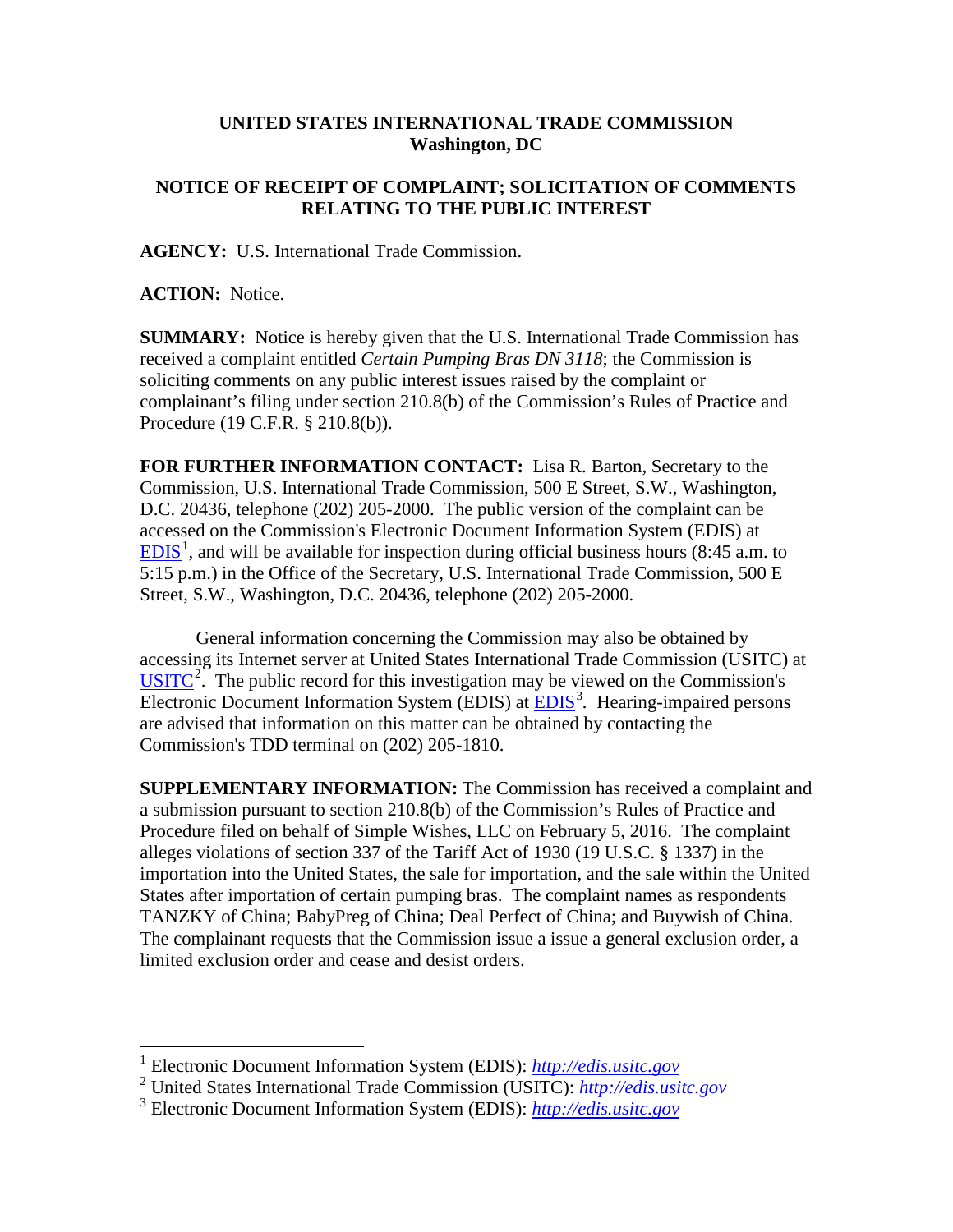Proposed respondents, other interested parties, and members of the public are invited to file comments, not to exceed five (5) pages in length, inclusive of attachments, on any public interest issues raised by the complaint or section 210.8(b) filing. Comments should address whether issuance of the relief specifically requested by the complainant in this investigation would affect the public health and welfare in the United States, competitive conditions in the United States economy, the production of like or directly competitive articles in the United States, or United States consumers.

In particular, the Commission is interested in comments that:

- (i) explain how the articles potentially subject to the requested remedial orders are used in the United States;
- (ii) identify any public health, safety, or welfare concerns in the United States relating to the requested remedial orders;
- (iii) identify like or directly competitive articles that complainant, its licensees, or third parties make in the United States which could replace the subject articles if they were to be excluded;
- (iv) indicate whether complainant, complainant's licensees, and/or third party suppliers have the capacity to replace the volume of articles potentially subject to the requested exclusion order and/or a cease and desist order within a commercially reasonable time; and
- (v) explain how the requested remedial orders would impact United States consumers.

Written submissions must be filed no later than by close of business, eight calendar days after the date of publication of this notice in the *Federal Register*. There will be further opportunities for comment on the public interest after the issuance of any final initial determination in this investigation.

Persons filing written submissions must file the original document electronically on or before the deadlines stated above and submit 8 true paper copies to the Office of the Secretary by noon the next day pursuant to section 210.4(f) of the Commission's Rules of Practice and Procedure (19 C.F.R. § 210.4(f)). Submissions should refer to the docket number ("Docket No. 3118") in a prominent place on the cover page and/or the first page. (*See* Handbook for [Electronic Filing Procedures](http://www.usitc.gov/secretary/fed_reg_notices/rules/handbook_on_electronic_filing.pdf), *Electronic Filing Procedures*<sup>[4](#page-1-0)</sup>). Persons with questions regarding filing should contact the Secretary (202-205-2000).

Any person desiring to submit a document to the Commission in confidence must request confidential treatment. All such requests should be directed to the Secretary to

 $\overline{a}$ 

<span id="page-1-0"></span><sup>4</sup> Handbook for Electronic Filing Procedures:

http://www.usitc.gov/secretary/fed\_reg\_notices/rules/handbook\_on\_electronic\_filing.pdf